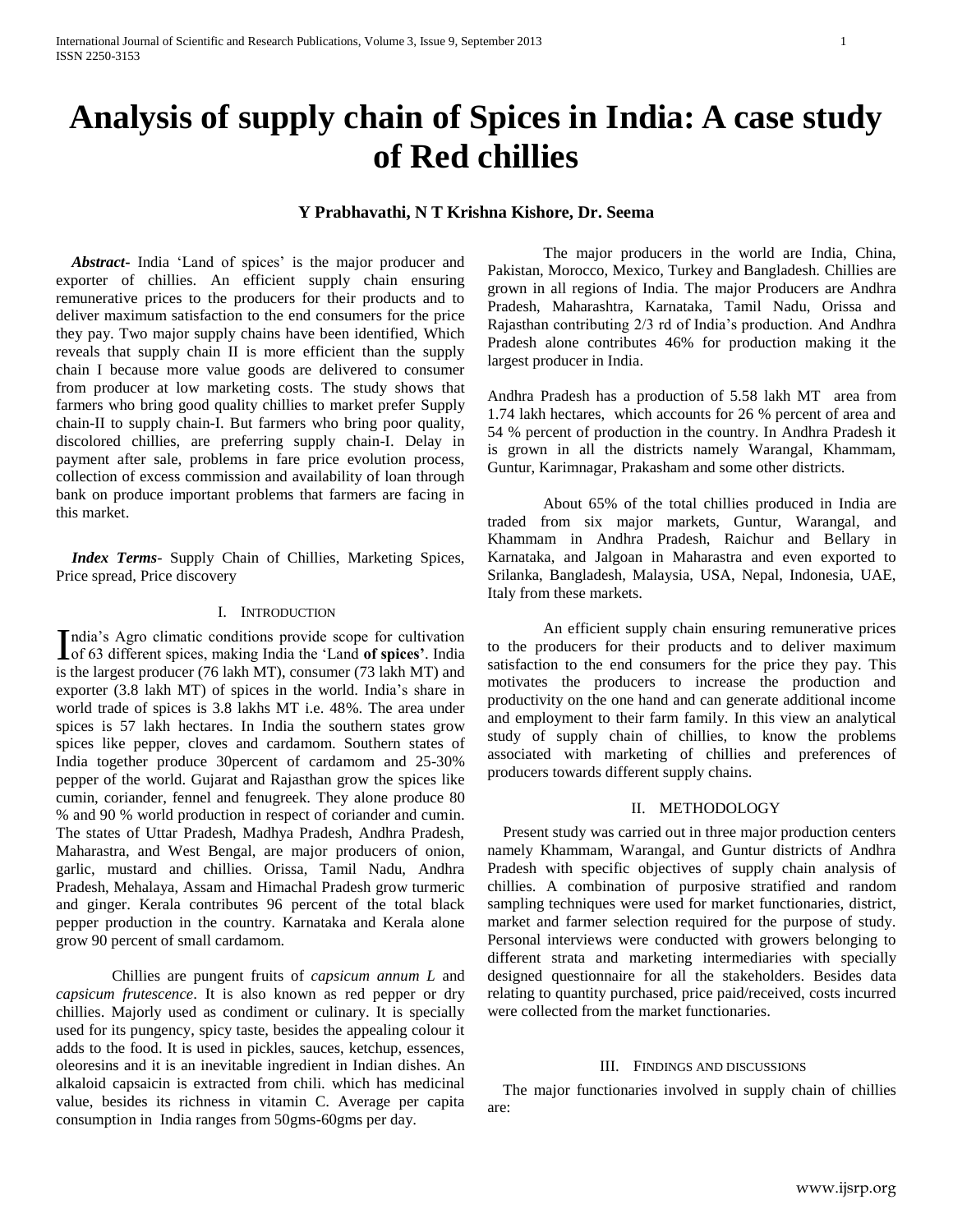#### REGULATED MARKET:

The market committee is the major institutional unit establishes under the APMC act of the state to establish regulated market, which also creates and develops infrastructural requirements for the market and see that there is no malpractices during the marketing process.

#### PRODUCER

Producers play a major role in marketing because important practices like drying, cleaning, grading and packing are done by them. which play major role in supply chain because these practices influence the price of produce, which is ultimate goal of any marketing process .

#### COMMISSION AGENT

Commission agents are licensed brokers in regulated market, who take 3% commission from farmers an sale the produce at good price, by treating a competitive environment between the (traders ,wholesale and processor) purchasers during the price evolution process. Commission agents are not directly involved in trade process but facilitated trade process by arranging weighing machines, hamalli, transport and credit to farmer.

#### TRADER/ EXPORTER

Traders/Exporters are the purchasers who participate in trade. They handle the produce for a short period on behalf of distantly located wholesalers, exporters and for processors. They play very important role in chillies trade then other crops because the quantity sold by the wholesale and exporter are in small quantities but throughout the year . But chillies require cold storage facilities to retain their quality (colour). These traders purchase in behalf off wholesalers and exporters by taking in hand order and store them in cold storages nearby market yard and facilitate year around supply.

## WHOLESALERS:

There are the functionaries who purchase large quantities and sell them in bulk to retailers. There are only very few wholesalers take part who belong to local areas. For distant wholesalers depend on traders for purchasing these products as storage is main constraint for them, because cold storage facilities are not available at their place of business as wholesalers are scattered unlike traders.

#### PROCESSORS:

Processors are the important functionaries in supply chain of chillies because they take up different value addition process like chilli powder ,making olieoresin extaction, pigment extraction, pickles etc. In Warangal most of the processors are small and main process is chilli powder making. Few branded companies like Priya foods Ltd, ITC, MTR are also located but they have direct tie ups with farmers. In case of shortage they also come for procurement through regulated market. The Processors located at distant places depend upon traders for procurement of chillies on behalf of them as these traders procure the specific quality as per the requirement of processor and arrange for cleaning, grading and transporting to the place of processors which is added advantage to them. Some local processors who process chillies to powder and pack on behalf of some exporters.

#### RETAILER**:**

Retailer who finally deliver chillies and chilli powder from the wholesalers and processors and sell in small quantities required to the consumer. These retailers are scattered all over and are the ultimate contact points with consumers.

The chilli growing farmers bring the produce into the market after well drying, grading and packed in gunny bags. The quantity packed in gunny bags vary from 40kg to 70kg per gunny bag. The farmer bring their produce to the market by his own transport facilities as large farmer do, or through common transport arranged by a group of farmers of the village hired vehicle as in case of marginal and medium farmers do. This produce after arriving to the market is stacked to lots at shop of the authorized commission agent. The commission agent arranges for hamali (labour)who help the farmers in stacking their produce into different lots as per different grades, in weighing the procuce and also show the produce by cutting the gunny bags to the traders who is willing to purchase.

 The general method of sale process involved is open auction method. When few number of traders assemble at the commission agent shop the commission agent starts the auction by price by quoting a starting price which is decided by him. In negotiation with farmer, previous day closing price in market and considering the market arrivals then individual trader quotes the maximum price to pay to own the produce. After the auction process, if any quantity of chillies is not sold due to high prices or poor quality the commission agent negotiates with farmer for little lower price. If the farmer agrees, the commission agent keeps the produce for auction otherwise the farmer has an option to store the produce in the cold storage until he gets a good price and disposes the produce when he gets good price.

Two major supply chains are identified in trade of chillies in India:

#### SUPPLY CHAIN-1

 In this supply chain the movement of produce from producer is through trader, wholesaler, retailer and finally to the consumer. The trader purchases the chillies through open auction at Regulated Market, in presents of commission agent. The trader avails a credit facility from the commission agent who in turn pay to the farmers after receiving payment from trader. Generally there is a period to 30 days for payment during which no interest is charged either to trader or commission agent due to which farmer are generally at loss. Here no major value addition takes place. The raw chillies are just sold from intermediary to other in variable quantities as per requirements. Only in few cases grading and cleaning takes place.

#### SUPPLY CHAIN-II

 In this supply chain the produce is purchased from the producer by the processor in Regulated market through open auction method. Unlike supply chain I the processor pays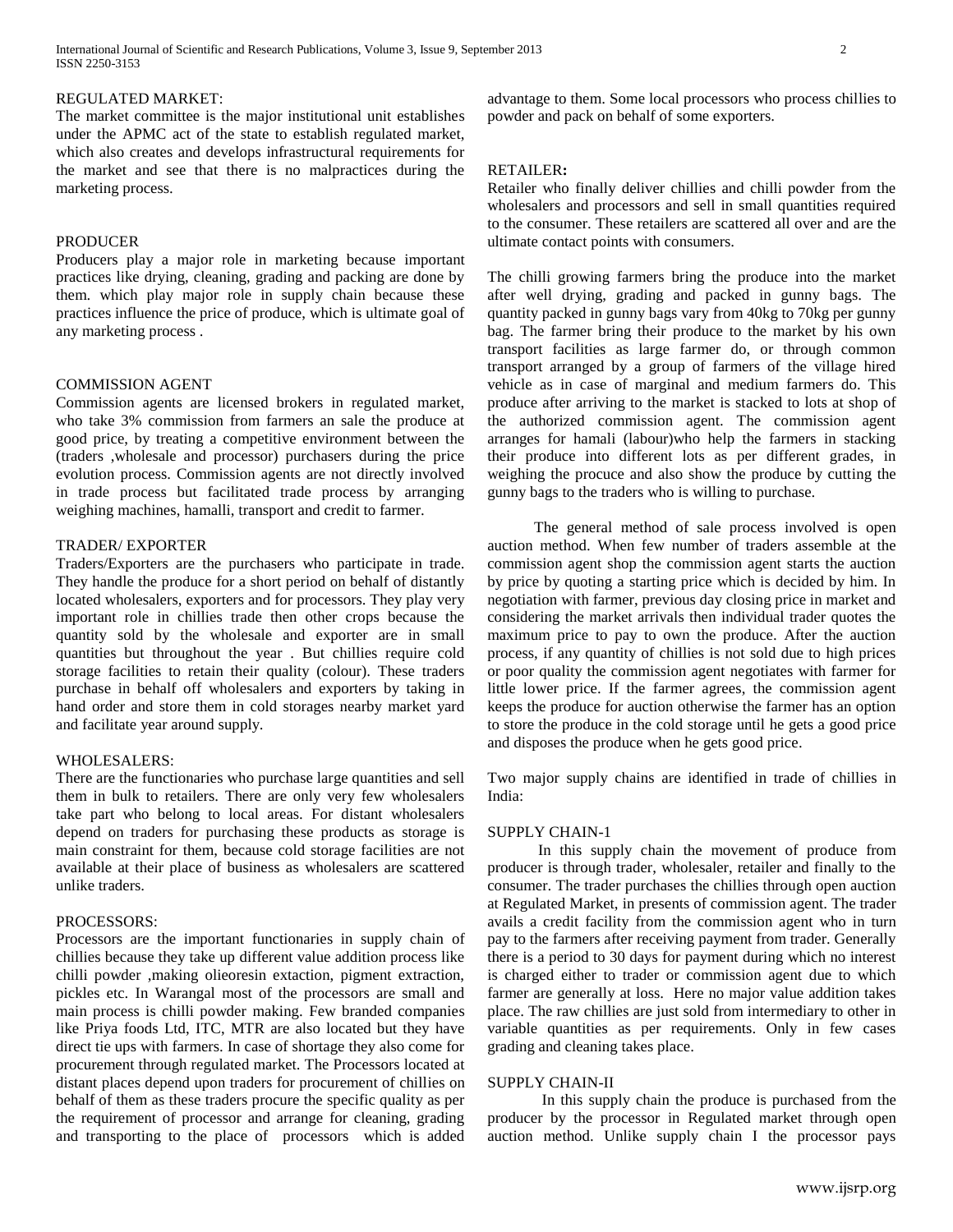immediately for the produce purchased. So farmers at advantage when compared to supply chain-I The processor adds value to the raw chillies by different value addition processing and change the produce in to ready to use products like chilli powder and is attractively packed in small quantities as per the consumer choice then their value added products are distributed to retailers as per their orders and they are finally reach consumer through retailers.

### PRICE SPREAD IN SUPPLY CHAIN I

The price spread in supply chain I revealed that the consumer's rupee was shared as Producer's share 49%, Trader' share 6%, Wholesaler's share 6%, Retailer's share 13% and marketing costs incurred at all levels was incurred to 26%. Out of the total marketing cost incurred in the supply chain 30% was incurred at Producer level, 25% at Trader level, 18% at Wholesaler level, and 27% at Retailer level.

## PRICE SPREAD IN SUPPLY CHAIN II

The price spread in supply chain II revealed that the consumer's rupee was shared as Producer's share 40%, Processor's 17%, Retailer's share 20% and marketing costs incurred at all levels was incurred to 23%. Out of the total marketing cost incurred in the supply chain 28% was incurred at Producer and 28% at Processor's level.

## COMPARISION OF SUPPLY CHAIN I TO SUPPLY CHAIN II

The study marketing costs and market margins in supply chain I and supply chain II reveal that marketing cost in supply chain I and supply chain II are 50% and 40% respectively and market margins are 50% and 60% respectively. Which reveals that supply chain II is more efficient than the supply chain I because more value goods are delivered to consumer from producer at low marketing costs.

## PREFERENCE OF FARMERS TOWARDS DIFFERENT SUPPLY CHAINS:

The study shows that farmers who bring good quality chillies to market prefer Supply chain-II to supply chain-I. But farmers who bring poor quality, discolored chillies, are preferring supply chain-I. The procurers are willing to buy well graded, clean and well dried chillies with maximum of 8-12% moisture, packed in 40Kg gunny bags and rejecting those which are tightly packed that weigh more than 40Kgs of chillies. However, the traders are ready to buy any quality material because they get more bargaining power if the produce is poor in quality, there by more margins. They supply these materials to many small and unorganized far distance processors, and they also go for grading and repacking of this poor quality material in to 2 or 3 grades as possible and supply them to as per the grades required by their customers.

## PROBLEMS ASSOCIATED WITH MARKETING OF **CHILLIES**

To identify the problems in the two supply chains, a pre-tested questionnaire was designed. Separately for identifying constraints producer level, trader level and processor level as

they were the important functionaries in two identified supply chains. The constraints faced by producers covered in the questionnaire were grouped under ten headings. The rank wise constraints identified were:

- (1) Poor transportation facilities.
- (2) Poor market information
- (3) Delay in sale of produce.
- (4) Poor weighing procedures.
- (5) Unfair practices during in open auction.
- (6) Delay in payments from agents.
- (7) Collection of excess commission.
- (8) Lack of storage facilities at market yard.
- (9) Poor finance for ware house receipts during lean market prices.
- (10) Lack of facilities for farmers at market yard.

## IV. CONCLUSION

- 1. Poor understanding of Volatile Price fluctuations, which affect the benefit of farmers and middle men are being profited due to this.
- 2. The Traders take major share in chilli supply chain due to which Producers are not able to get there actual share in the consumer's rupee.
- 3. The present supply chain which is dominated by Supply chain-I is inefficient, because the farmer is getting a better price for the same quality of produce in Supply chain-II.
- 4. There is no value addition involved in supply chain-I which is the major supply chain at present.
- 5. Poor post harvest practices like drying, cleaning, grading, and packaging of farmers are rendering the quality of chillies and not attracting the processor during the open auction process causing loss in the actual price.
- 6. Delay in payment after sale, problems in fare price evolution process, collection of excess commission and availability of loan through bank on produce important problems that farmers are facing in this market.

## V. POLICY IMPLICATIONS:

- 1. Flow of market information of both domestic and international market prices, taken through forward and back ward integration and best utilization ICT solutions, So that Producer will be benefited through proper price discovery.
- 2. Arrangements for training and education of post harvest handling so that producers would meet world food standards and packing standards.